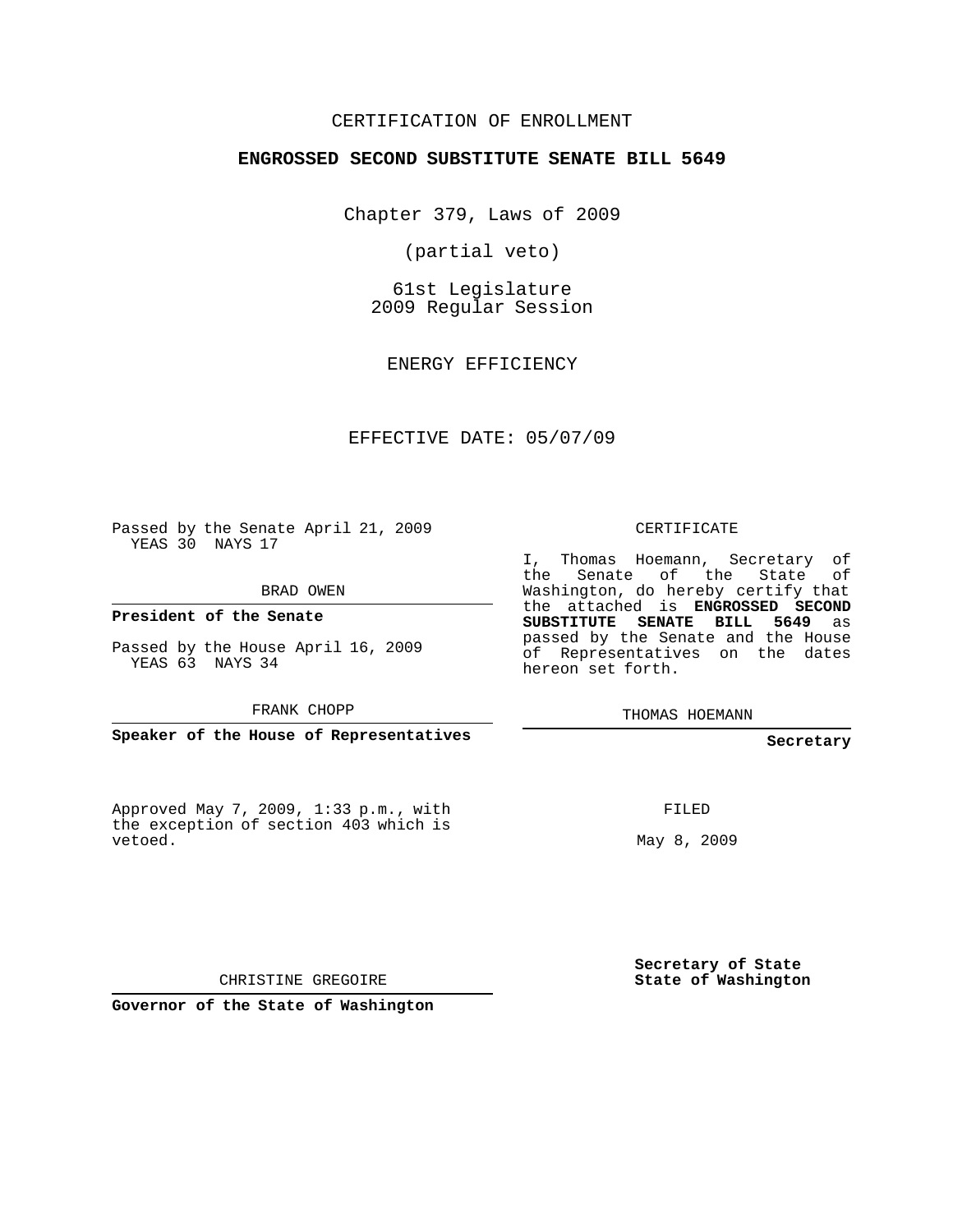# **ENGROSSED SECOND SUBSTITUTE SENATE BILL 5649** \_\_\_\_\_\_\_\_\_\_\_\_\_\_\_\_\_\_\_\_\_\_\_\_\_\_\_\_\_\_\_\_\_\_\_\_\_\_\_\_\_\_\_\_\_

\_\_\_\_\_\_\_\_\_\_\_\_\_\_\_\_\_\_\_\_\_\_\_\_\_\_\_\_\_\_\_\_\_\_\_\_\_\_\_\_\_\_\_\_\_

AS AMENDED BY THE HOUSE

Passed Legislature - 2009 Regular Session

#### **State of Washington 61st Legislature 2009 Regular Session**

By Senate Ways & Means (originally sponsored by Senators Rockefeller,<br>Hobbs, Pridemore, Kohl-Welles, Keiser, Fraser, Sheldon, Shin, Kohl-Welles, Keiser, Fraser, Sheldon, Shin, McAuliffe, Kline, and Oemig)

READ FIRST TIME 03/02/09.

 AN ACT Relating to achieving greater energy efficiency in buildings; amending RCW 70.164.020, 70.164.040, 70.164.050, and 70.164.060; adding new sections to chapter 43.330 RCW; adding a new section to chapter 43.185 RCW; adding a new section to chapter 43.06 RCW; adding a new chapter to Title 70 RCW; creating new sections; and declaring an emergency.

BE IT ENACTED BY THE LEGISLATURE OF THE STATE OF WASHINGTON:

 NEW SECTION. **Sec. 1.** FINDINGS. (1) The legislature finds that improving energy efficiency in structures is one of the most cost- effective means to meet energy requirements, and that while there have been significant efficiency savings achieved in the state over the past quarter century, there remains enormous potential to achieve even greater savings. Increased weatherization and more extensive efficiency improvements in residential, commercial, and public buildings achieves many benefits, including reducing energy bills, avoiding the construction of new electricity generating facilities with associated climate change impacts, and creation of family-wage jobs in performing energy audits and improvements.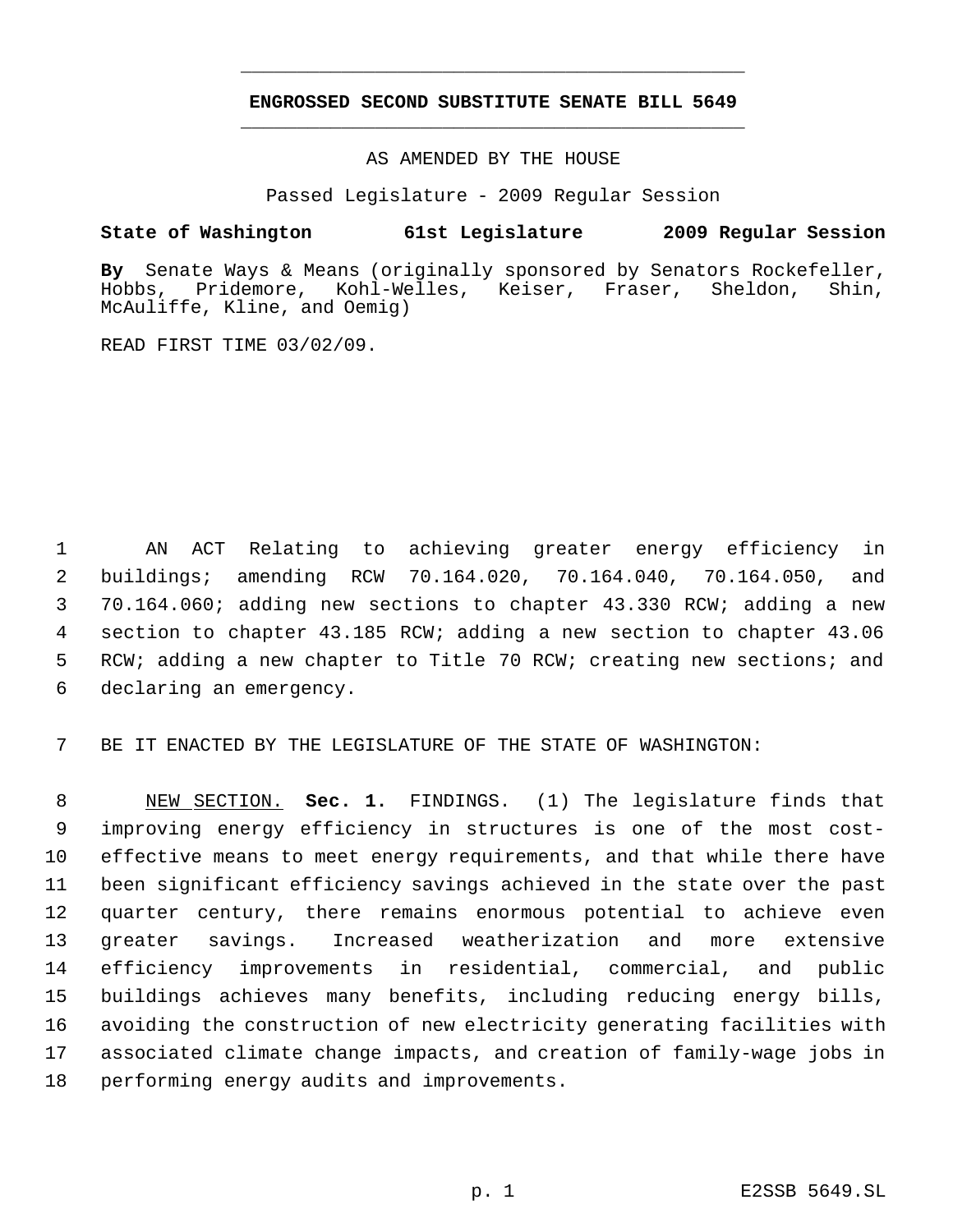(2) It is the intent of the legislature that financial and technical assistance programs be expanded to direct municipal, state, and federal funds, as well as electric and natural gas utility funding, toward greater achievement of energy efficiency improvements. To this end, the legislature establishes a policy goal of assisting in weatherizing twenty thousand homes and businesses in the state in each of the next five years. The legislature also intends to attain this goal in part through supporting programs that rely on community organizations and that there be maximum family-wage job creation in fields related to energy efficiency.

#### **PART 1**

# **Energy Efficiency Improvement Program**

 NEW SECTION. **Sec. 101.** DEFINITIONS. The definitions in this section apply throughout this chapter unless the context clearly requires otherwise.

(1) "Customers" means residents, businesses, and building owners.

(2) "Direct outreach" means:

 (a) The use of door-to-door contact, community events, and other methods of direct interaction with customers to inform them of energy efficiency and weatherization opportunities; and

(b) The performance of energy audits.

 (3) "Energy audit" means an assessment of building energy efficiency opportunities, from measures that require very little investment and without any disruption to building operation, normally involving general building operational measures, to low or relatively higher cost investment, such as installing timers to turn off equipment, replacing light bulbs, installing insulation, replacing equipment and appliances with higher efficiency equipment and appliances, and similar measures. The term includes an assessment of alternatives for generation of heat and power from renewable energy resources, including installation of solar water heating and equipment for photovoltaic electricity generation.

 (4) "Energy efficiency and conservation block grant program" means the federal program created under the energy independence and security act of 2007 (P.L. 110-140).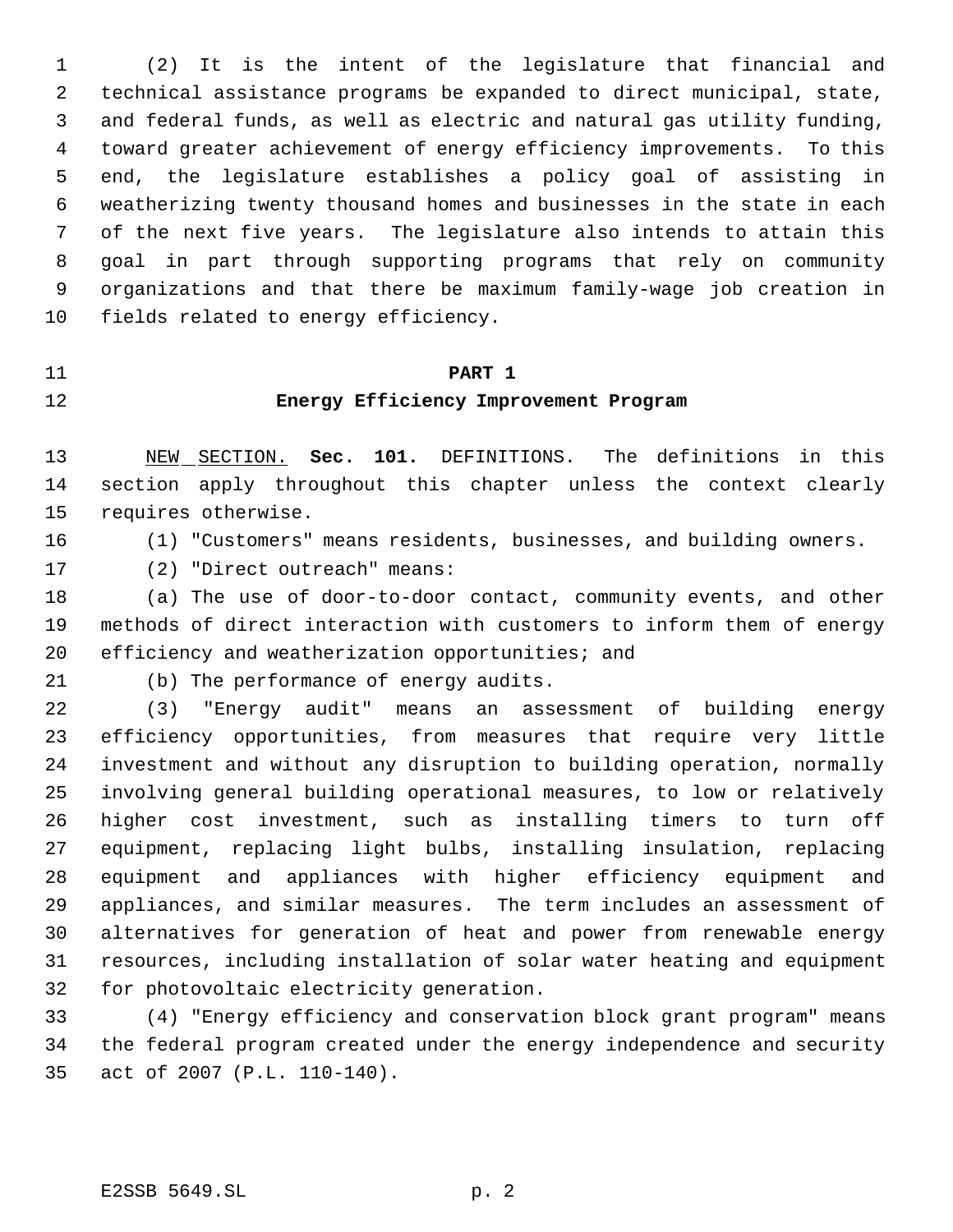(5) "Energy efficiency services" means energy audits, weatherization, energy efficiency retrofits, energy management systems as defined in RCW 39.35.030, and other activities to reduce a customer's energy consumption, and includes assistance with paperwork, arranging for financing, program design and development, and other postenergy audit assistance and education to help customers meet their energy savings goals.

 (6) "Low-income individual" means an individual whose annual household income does not exceed eighty percent of the area median income for the metropolitan, micropolitan, or combined statistical area in which that individual resides as determined annually by the United States department of housing and urban development.

 (7) "Sponsor" means any entity or group of entities that submits a proposal under section 102 of this act, including but not limited to any nongovernmental nonprofit organization, local community action agency, tribal nation, community service agency, public service company, county, municipality, publicly owned electric, or natural gas utility.

 (8) "Sponsor match" means the share, if any, of the cost of efficiency improvements to be paid by the sponsor.

 (9) "Weatherization" means making energy and resource conservation and energy efficiency improvements.

 NEW SECTION. **Sec. 102.** The Washington State University extension energy program is authorized to implement grants for pilot programs providing community-wide urban residential and commercial energy efficiency upgrades. The Washington State University extension energy program must coordinate and collaborate with the department of community, trade, and economic development on the design, administration, and implementation elements of the pilot program.

 (1) There must be at least three grants for pilot programs, awarded on a competitive basis to sponsors for conducting direct outreach and delivering energy efficiency services that, to the extent feasible, ensure a balance of participation for: (a) Geographic regions in the state; (b) types of fuel used for heating; (c) owner-occupied and rental residences; (d) small commercial buildings; and (e) single-family and multifamily dwellings.

(2) The pilot programs must: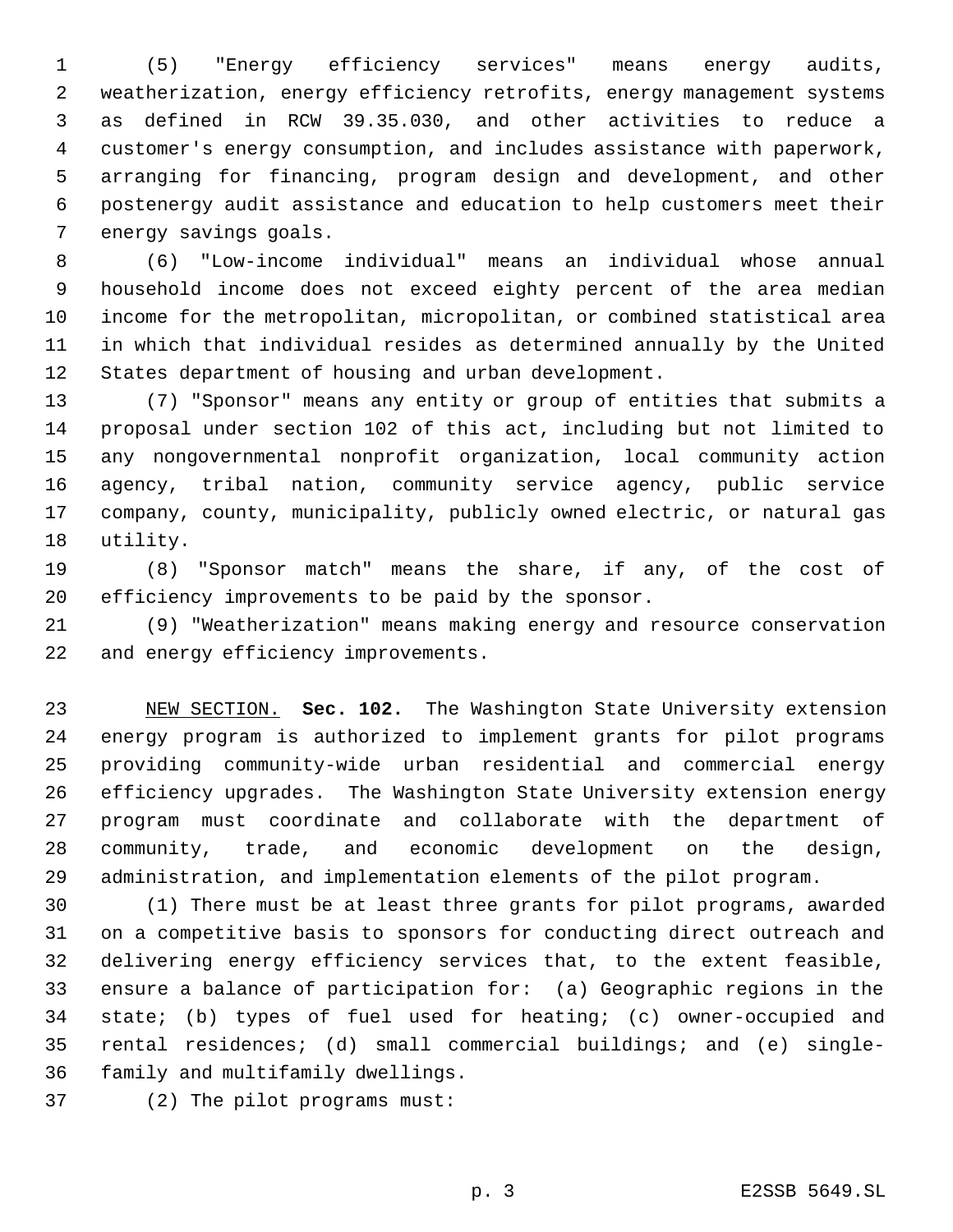(a) Provide assistance for energy audits and energy efficiency-related improvements to structures owned by or used for residential, commercial, or nonprofit purposes in specified urban neighborhoods where the objective is to achieve a high rate of participation among building owners within the pilot area;

 (b) Utilize volunteer support to reach out to potential customers through the use of community-based institutions;

 (c) Employ qualified energy auditors and energy efficiency service providers to perform the energy audits using recognized energy efficiency and weatherization services that are cost-effective;

 (d) Select and provide oversight of contractors to perform energy efficiency services. Sponsors shall require contractors to participate in quality control and efficiency training, use workers trained from workforce training and apprentice programs established under chapter . . ., Laws of 2009 (Engrossed Second Substitute House Bill No. 2227) if these workers are available, pay prevailing wages under chapter 39.12 RCW, hire from the community in which the program is located, and create employment opportunities for veterans, members of the national 19 guard, and low-income and disadvantaged populations; and

 (e) Work with customers to secure financing for their portion of the project and apply for and administer utility, public, and charitable funding provided for energy audits and retrofits.

 (3) The Washington State University extension energy program must give priority to sponsors that can secure a sponsor match of at least one dollar for each dollar awarded.

 (a) A sponsor may use its own moneys, including corporate or ratepayer moneys, or moneys provided by landlords, charitable groups, government programs, the Bonneville power administration, or other sources to pay the sponsor match.

 (b) A sponsor may meet its match requirement in whole or in part through providing labor, materials, or other in-kind expenditures.

 (4)(a) Pilot programs receiving funding must report compliance with performance metrics for each sponsor receiving a grant award. The performance metrics include:

- (i) Monetary and energy savings achieved;
- (ii) Savings-to-investment ratio achieved for customers;
- (iii) Wage levels of jobs created;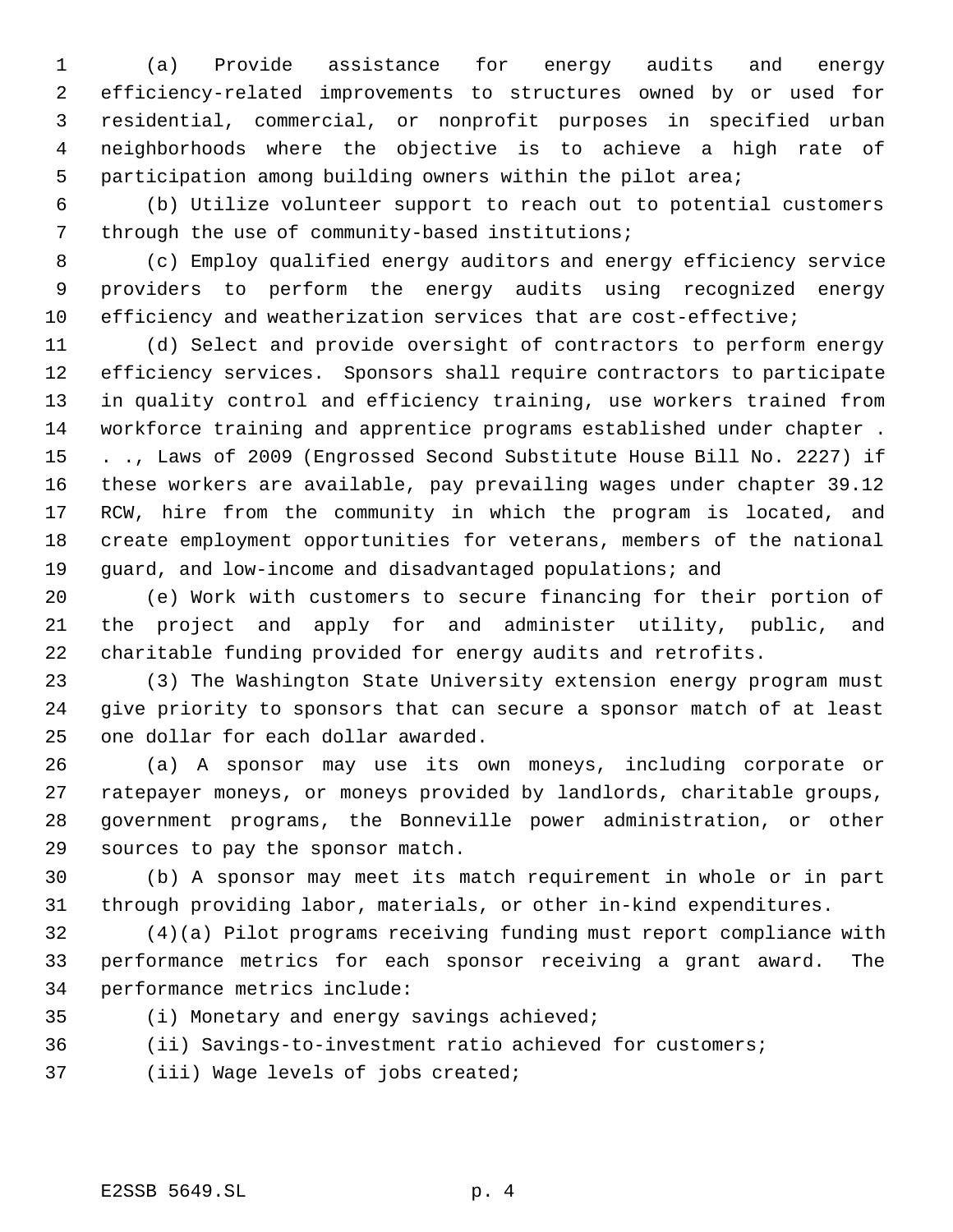(iv) Utitilization of preapprentice and apprenticeship programs; and

(v) Efficiency and speed of delivery of services.

 (b) Pilot programs receiving funding under this section are required to report to the Washington State University energy extension program on compliance with the performance metrics every six months following the receipt of grants, with the last report submitted six months after program completion.

 (c) The Washington State University extension energy program shall review the accuracy of these reports and provide a progress report on all grant pilot programs to the appropriate committees of the legislature by December 1st of each year.

 (5)(a) By December 1, 2009, the Washington State University extension energy program shall provide a report to the governor and 15 appropriate legislative committees on the: Number of grants awarded; number of jobs created or maintained; number and type of individuals trained through workforce training and apprentice programs; number of veterans, members of the national guard, and individuals of low-income 19 and disadvantaged populations employed by pilot programs; and amount of funding provided through the grants as established in subsection (1) of this section and the performance metrics established in subsection (4) of this section.

 (b) By December 1, 2010, the Washington State University extension energy program shall provide a final report to the governor and appropriate legislative committees on the: Number of grants awarded; number of jobs created or maintained; number and type of individuals trained through workforce training and apprentice programs; number of veterans, members of the national guard, and individuals of low-income 29 and disadvantaged populations employed by pilot programs; and amount of funding provided through the grants as established in subsection (1) of this section and the performance metrics established in subsection (4) of this section.

 NEW SECTION. **Sec. 103.** FARM ENERGY ASSESSMENTS. (1) The legislature finds that increasing energy costs put farm viability and competitiveness at risk and that energy efficiency improvements on the farm are the most cost-effective way to manage these costs. The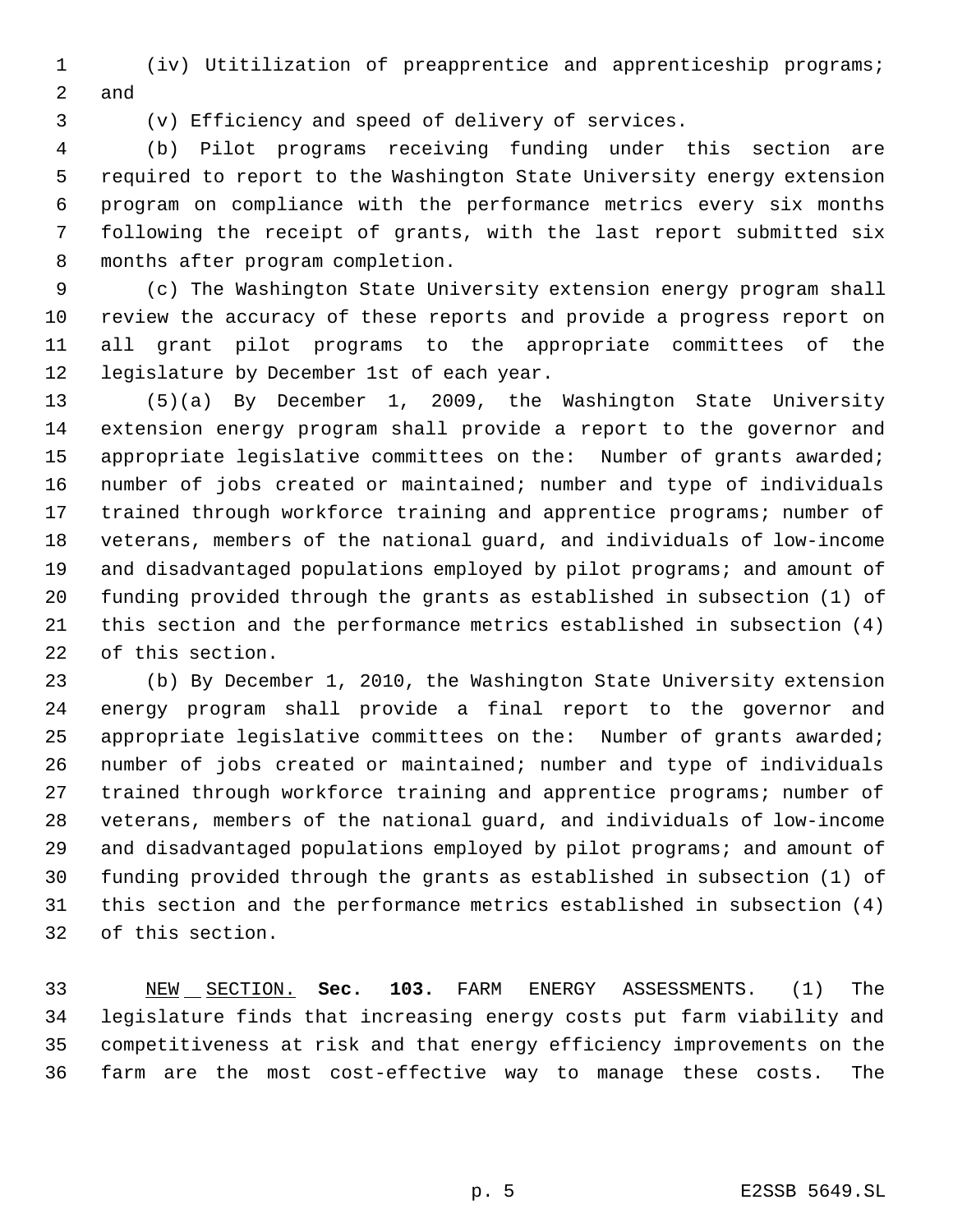legislature further finds that current on-farm energy efficiency programs often miss opportunities to evaluate and conserve all types of energy, including fuels and fertilizers.

 (2) The Washington State University extension energy program, in consultation with the department of agriculture, shall form an interdisciplinary team of agricultural and energy extension agencies to develop and offer new methods to help agricultural producers assess their opportunities to increase energy efficiency in all aspects of their operations. The interdisciplinary team must develop and deploy:

 (a) Online energy self-assessment software tools to allow agricultural producers to assess whole-farm energy use and to identify 12 the most cost-effective efficiency opportunities;

 (b) Energy auditor training curricula specific to the agricultural sector and designed for use by agricultural producers, conservation districts, agricultural extensions, and commodity groups;

 (c) An effective infrastructure of trained energy auditors available to assist agricultural producers with on-farm energy audits 18 and identify cost-share assistance for efficiency improvements; and

 (d) Measurement systems for cost savings, energy savings, and carbon emission reduction benefits resulting from efficiency improvements identified by the interdisciplinary team.

 (3) The Washington State University extension energy program shall seek to obtain additional resources for this section from federal and state agricultural assistance programs and from other sources.

 (4) The Washington State University extension energy program shall provide technical assistance for farm energy assessment activities as specified in this section.

# **PART 2**

### **Low-Income Weatherization Programs**

 **Sec. 201.** RCW 70.164.020 and 1995 c 399 s 199 are each amended to read as follows:

32 ((Unless the context clearly requires otherwise,)) The definitions 33 in this section apply throughout this chapter unless the context clearly requires otherwise.

- 
- 35 (1) <u>"Credit enhancement" means instruments that enhance the</u>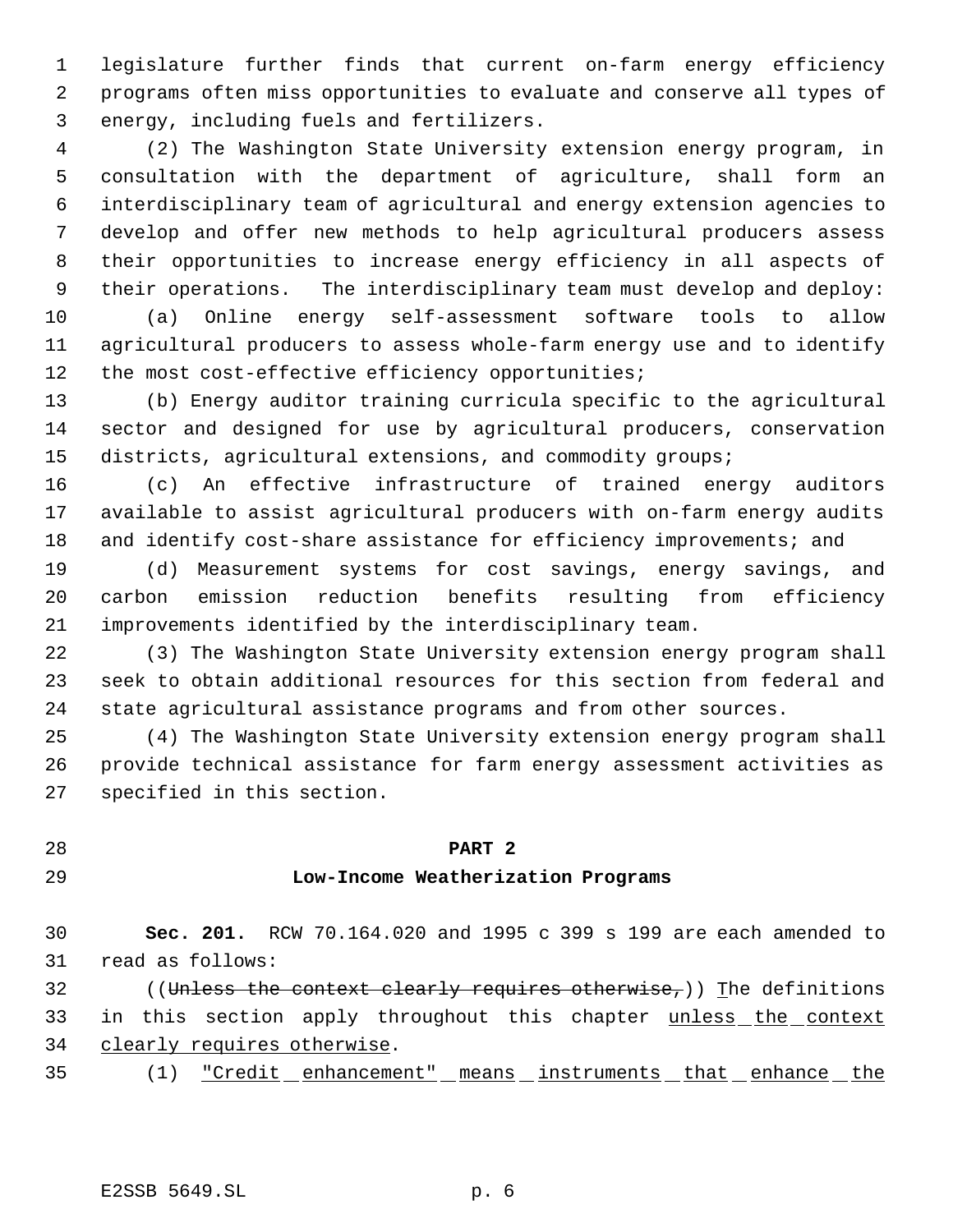1 security for the payment of the lender's obligations and includes, but 2 is not limited to insurance, letters of credit, lines of credit, or other similar agreements. (2) "Department" means the department of community, trade, and economic development.  $((+2))$   $(3)$  "Direct outreach" means: (a) The use of door-to-door contact, community events, and other methods of direct interaction with customers to inform them of energy

9 efficiency and weatherization opportunities; and

10 (b) The performance of energy audits.

11 (4) "Energy ((assessment)) audit" means an analysis of a dwelling 12 unit to determine the need for cost-effective energy conservation 13 measures as determined by the department.

14  $((+3))$  (5) "Energy efficiency services" means energy audits, 15 weatherization, energy efficiency retrofits, energy management systems 16 as defined in RCW 39.35.030, and other activities to reduce a 17 customer's energy consumption, and includes assistance with paperwork, 18 arranging for financing, program design and development, and other 19 postenergy audit assistance and education to help customers meet their 20 energy savings goals.

 (6) "Financial institution" means any person doing business under the laws of this state or the United States relating to banks, bank 23 holding companies, savings banks, trust companies, savings and loan associations, credit unions, consumer loan companies, equipment leasing and project finance and the affiliates, subsidiaries, and service corporations thereof.

27 (7) "Household" means an individual or group of individuals living 28 in a dwelling unit as defined by the department.

 $((4+))$  (8) "Low income" means household income ((that is at or 30 below-one-hundred-twenty-five-percent-of-the-federally-established 31 poverty-level)) as defined by the department, provided that the definition may not exceed eighty percent of median household income, adjusted for household size, for the county in which the dwelling unit to be weatherized is located.

35 ( $(\overline{5})$ ) (9) "Nonutility sponsor" means any sponsor other than a public service company, municipality, public utility district, mutual or cooperative, furnishing gas or electricity used to heat low-income residences.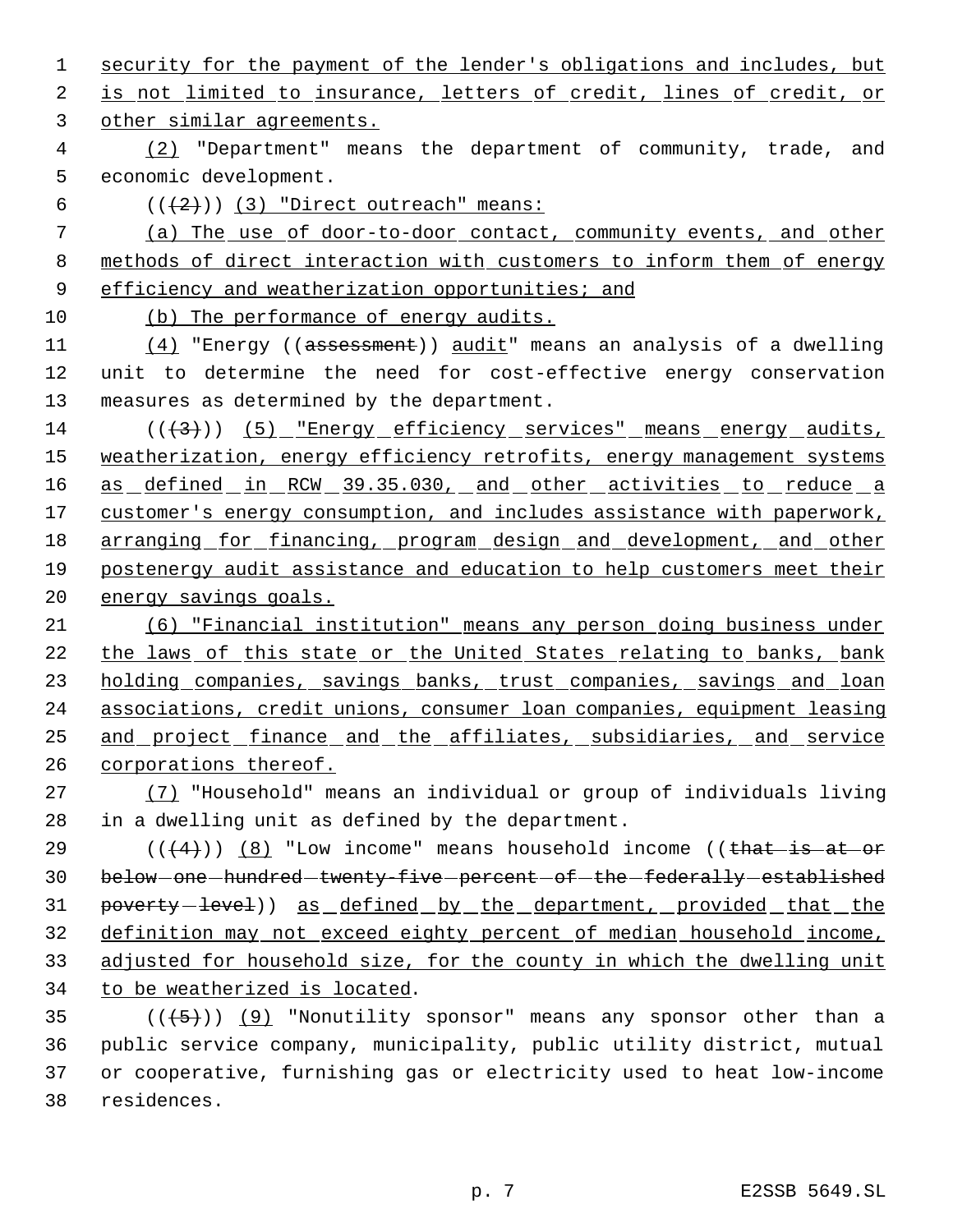1  $((+6))$   $(10)$  "Residence" means a dwelling unit as defined by the 2 department.

 $(1, 2)$  ( $(1, 7)$ ) (11) "Sponsor" means any entity that submits a proposal under RCW 70.164.040, including but not limited to any local community 5 action agency, tribal nation, community service agency, or any other participating agency or any public service company, municipality, public utility district, mutual or cooperative, or any combination of such entities that jointly submits a proposal.

9 ( $(\frac{12}{12})$  "Sponsor match" means the share( $\frac{1}{2}$  if any,)) of the 10 cost of weatherization to be paid by the sponsor.

11  $((+9))$   $(13)$   $x^2$  sustainable residential weatherization" or 12 "weatherization" means ((materials or measures, and their installation, 13 that - are - used - to - improve - the - thermal - efficiency - of - a - residence)) 14 activities that use funds administered by the department for one or 15 more of the following: (a) Energy and resource conservation; (b) 16 energy efficiency improvements; (c) repairs, indoor air quality 17 improvements, and health and safety improvements; and (d) client 18 education. Funds administered by the department for activities 19 authorized under this subsection may only be used for the preservation 20 of a dwelling unit occupied by a low-income household and must, to the 21 extent feasible, be used to support and advance sustainable 22 technologies.

 $((+10))$   $(14)$  "Weatherizing agency" means any approved department 24 grantee, tribal nation, or any public service company, municipality, public utility district, mutual or cooperative, or other entity that bears the responsibility for ensuring the performance of weatherization of residences under this chapter and has been approved by the department.

29 **Sec. 202.** RCW 70.164.040 and 1987 c 36 s 4 are each amended to 30 read as follows:

 (1) The department shall solicit proposals for low-income weatherization programs from potential sponsors. A proposal shall 33 state the amount of the sponsor match, the amount requested ((from the 34 <del>low-income weatherization assistance account</del>)), the name of the weatherizing agency, and any other information required by the department.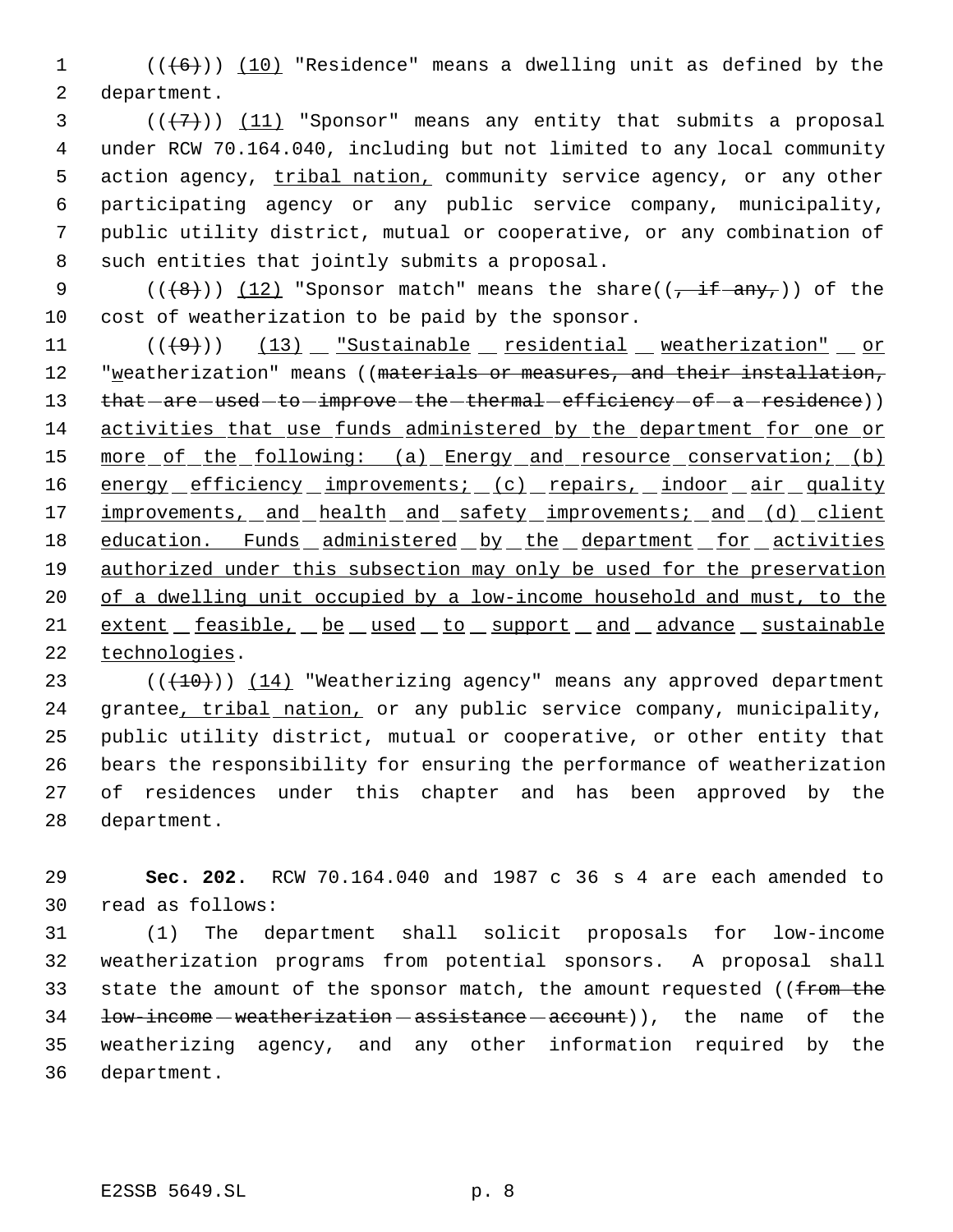(2)(a) A sponsor may use its own moneys, including corporate or ratepayer moneys, or moneys provided by landlords, charitable groups, government programs, the Bonneville power administration, or other sources to pay the sponsor match.

 (b) Moneys provided by a sponsor pursuant to requirements in this section shall be in addition to and shall not supplant any funding for low-income weatherization that would otherwise have been provided by the sponsor or any other entity enumerated in (a) of this subsection.

 (c) No proposal may require any contribution as a condition of weatherization from any household whose residence is weatherized under the proposal.

 (d) Proposals shall provide that full levels of all cost-effective, 13 structurally feasible<sub>1</sub> sustainable residential weatherization materials, measures, and practices, as determined by the department, shall be installed when a low-income residence is weatherized.

 (3)(a) The department may in its discretion accept, accept in part, or reject proposals submitted. The department shall allocate funds appropriated from the low-income weatherization assistance account 19 among proposals accepted or accepted in part so as to:

20 (i) Achieve the greatest possible expected monetary and energy 21 savings by low-income households and other energy consumers ((and)) 22 over the longest period of time;

23 (ii) Identify and correct, to the extent practical, health and 24 safety problems for residents of low-income households, including asbestos, lead, and mold hazards;

26 (iii) Create family-wage jobs that may lead to careers in the 27 construction trades or in the energy efficiency sectors; and

28 (iv) Leverage, to the extent feasible, environmentally friendly sustainable technologies, practices, and designs.

 (b) The department shall, to the extent feasible, ensure a balance of participation in proportion to population among low-income 32 households for:  $((+a))$  (i) Geographic regions in the state;  $((+b))$ 33 (ii) types of fuel used for heating, except that the department shall 34 encourage the use of energy efficient sustainable technologies;  $((+e))$ 35 (iii) owner-occupied and rental residences; and  $((+d))$  (iv) single-family and multifamily dwellings.

(c) The department shall give priority to the weatherization of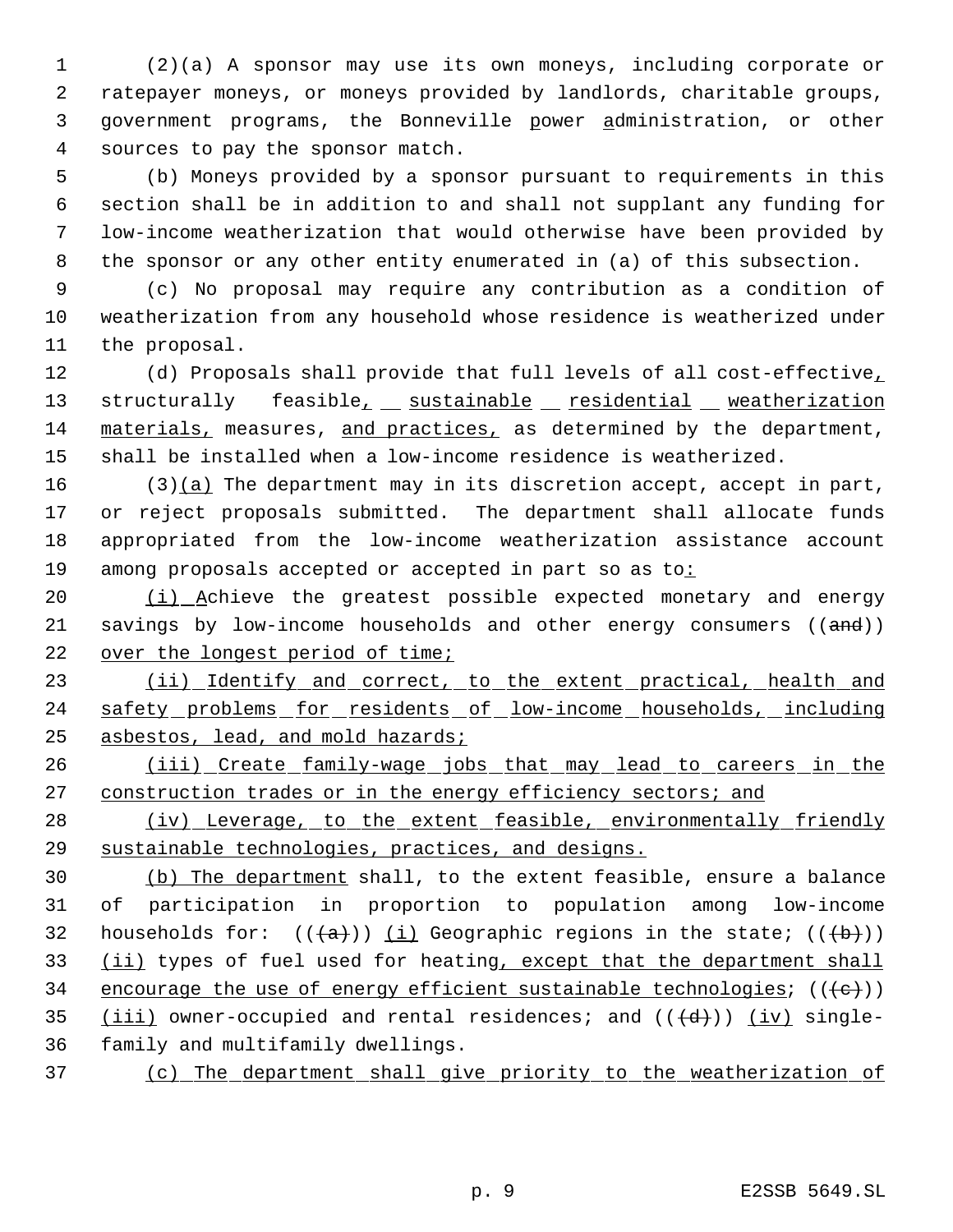dwelling units occupied by low-income households with incomes at or 2 below one hundred twenty-five percent of the federally established poverty level.

 (d) The department may allocate funds to a nonutility sponsor without requiring a sponsor match if the department determines that such an allocation is necessary to provide the greatest benefits to low-income residents of the state.

 (e) The department shall require sponsors to employ individuals 9 trained from workforce training and apprentice programs established 10 under chapter . . ., Laws of 2009 (Engrossed Second Substitute House Bill No. 2227) if these workers are available, pay prevailing wages 12 under chapter 39.12 RCW, hire from the community in which the program 13 is located, and create employment opportunities for veterans, members of the national guard, and low-income and disadvantaged populations.

 (4)(a) A sponsor may elect to: (i) Pay a sponsor match as a lump sum at the time of weatherization, or (ii) make yearly payments to the low-income weatherization assistance account over a period not to exceed ten years. If a sponsor elects to make yearly payments, the value of the payments shall not be less than the value of the lump sum 20 payment that would have been made under  $(a)(i)$  of this subsection.

 (b) The department may permit a sponsor to meet its match requirement in whole or in part through providing labor, materials, or other in-kind expenditures.

 (5) Programs receiving funding under this section must report to the department every six months following the receipt of a grant 26 regarding the number of dwelling units weatherized, the number of jobs 27 created or maintained, and the number of individuals trained through 28 workforce training and apprentice programs, with the last report submitted six months after program completion. The director of the department shall review the accuracy of these reports.

(6) The department shall adopt rules to carry out this section.

 **Sec. 203.** RCW 70.164.050 and 1987 c 36 s 5 are each amended to read as follows:

 (1) The department is responsible for ensuring that sponsors and weatherizing agencies comply with the state laws, the department's rules, and the sponsor's proposal in carrying out proposals.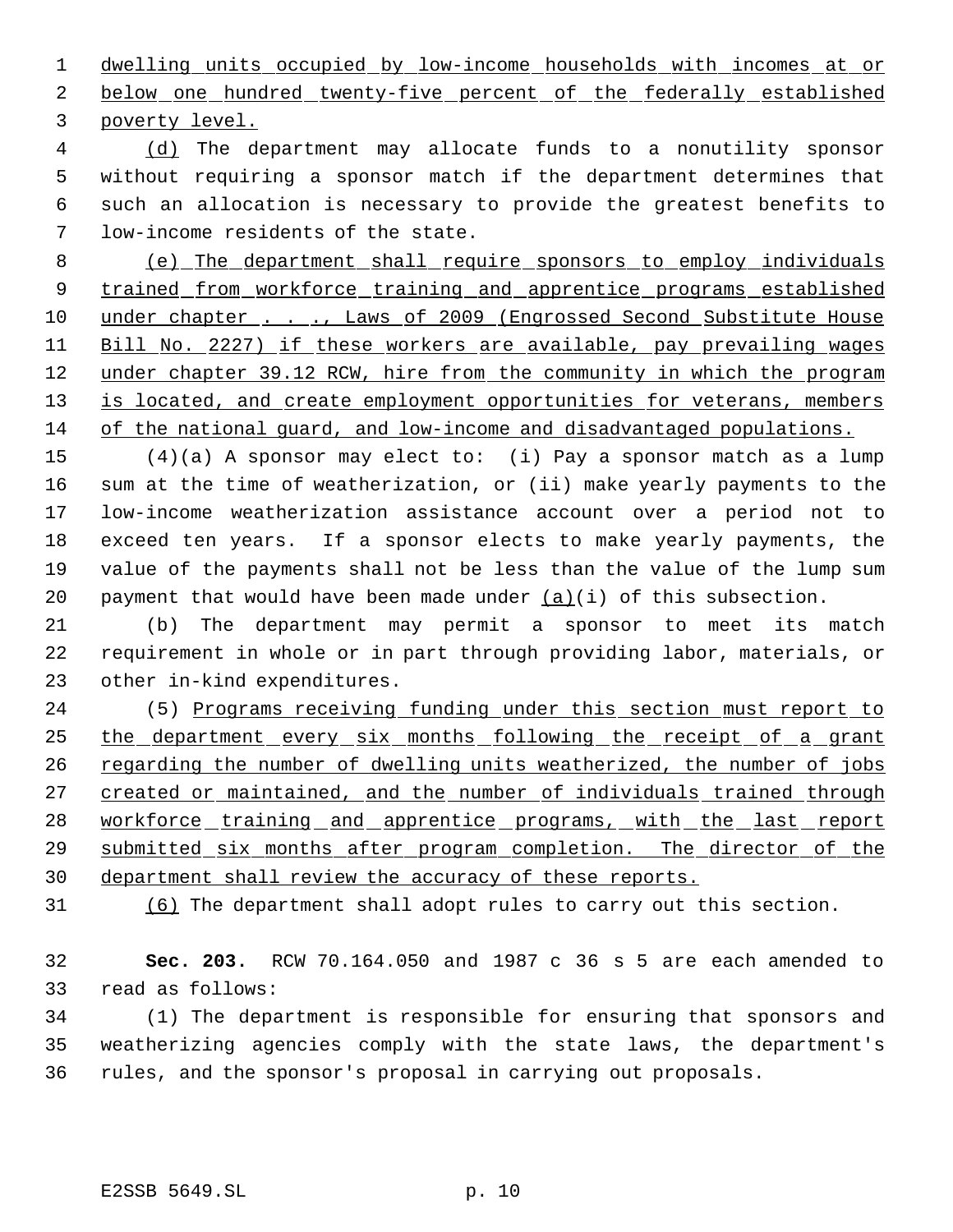(2) Before a residence is weatherized, the department shall require 2 that an energy ((assessment)) audit be conducted.

 (3) To the greatest extent practicable and allowable under federal 4 rules and regulations, the department shall maximize available federal low-income home energy assistance program funding for weatherization projects.

 **Sec. 204.** RCW 70.164.060 and 1987 c 36 s 6 are each amended to read as follows:

 Before a leased or rented residence is weatherized, written permission shall be obtained from the owner of the residence for the weatherization. The department shall adopt rules to ensure that: (1) 12 The benefits of weatherization assistance ((in connection with a leased 13 or rented residence)), including utility bill reduction and 14 preservation of affordable housing stock, accrue primarily to low-15 income tenants occupying a leased or rented residence; (2) as a result of weatherization provided under this chapter, the rent on the residence is not increased and the tenant is not evicted; and (3) as a result of weatherization provided under this chapter, no undue or excessive enhancement occurs in the value of the residence. This section is in the public interest and any violation by a landlord of the rules adopted under this section shall be an act in trade or commerce violating chapter 19.86 RCW, the consumer protection act.

 NEW SECTION. **Sec. 205.** A new section is added to chapter 43.330 RCW to read as follows:

 (1) The department must: (a) Establish a process to award grants on a competitive basis to provide grants to financial institutions for the purpose of creating credit enhancements, such as loan loss reserve funds as specified in sections 206 and 208 of this act, and consumer financial products and services that will be used to obtain energy efficiency services; and (b) develop criteria, in consultation with the department of financial institutions, regarding the extent to which funds will be provided for the purposes of credit enhancements and set forth principles for accountability for financial institutions receiving funding for credit enhancements.

(2) The department must: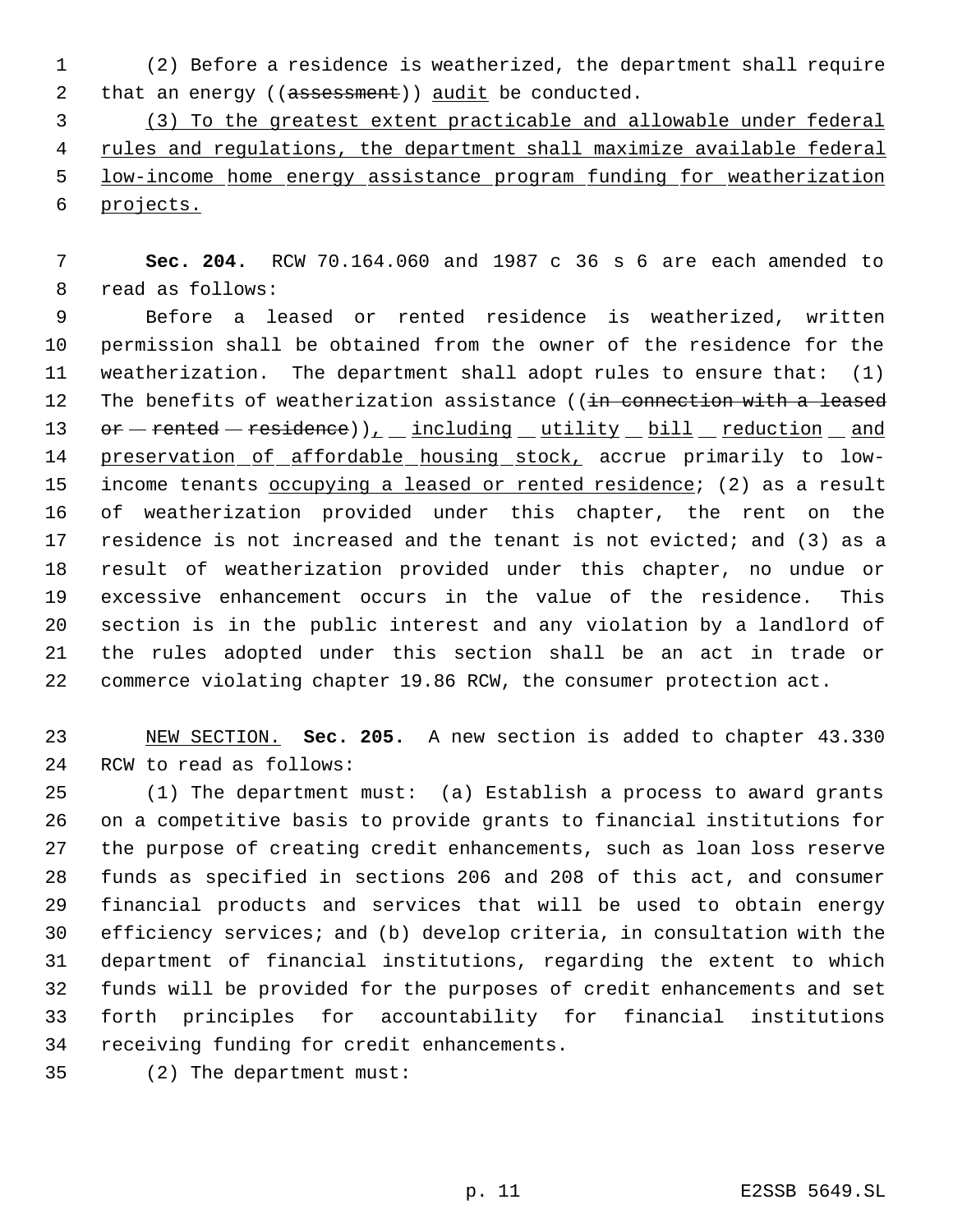(a) Give priority to financial institutions that provide both consumer financial products or services and direct outreach;

 (b) Approve any financing mechanisms offered by local municipalities under section 208 of this act; and

 (c) Require any financial institution or other entity receiving funding for credit enhancements to:

 (i) Provide books, accounts, and other records in such a form and 8 manner as the department may require;

(ii) Provide an estimate of projected loan losses; and

 (iii) Provide the financial institution's plan to manage loan loss risks, including the rationale for sizing a loan loss reserve and the use of other credit enhancements, as applicable.

 NEW SECTION. **Sec. 206.** A new section is added to chapter 43.330 RCW to read as follows:

 PROMOTING THE INVOLVEMENT OF FINANCIAL INSTITUTIONS IN FINANCING ENERGY EFFICIENCY PROJECTS--FINDINGS AND INTENT. (1) The legislature finds that the creation and use of risk reduction mechanisms will promote greater involvement of local financial institutions and other financing mechanisms in funding energy efficiency improvements and will achieve greater leverage of state and federal dollars. Risk reduction mechanisms will allow financial institutions to lend to a broader pool of applicants on more attractive terms, such as potentially lower rates and longer loan terms. Placing a portion of funds in long-term risk reduction mechanisms will support a sustained level of energy efficiency investment by financial institutions while providing funding to projects quickly.

 (2) It is the intent of the legislature to leverage new federal funding aimed at promoting energy efficiency projects, improving energy efficiency, and increasing family-wage jobs. To this end, the legislature intends to invest a portion of all federal funding, subject to federal requirements, for energy efficiency projects in financial mechanisms that will provide for maximum leverage of financing.

 NEW SECTION. **Sec. 207.** A new section is added to chapter 43.330 RCW to read as follows:

The department may create an appliance efficiency rebate program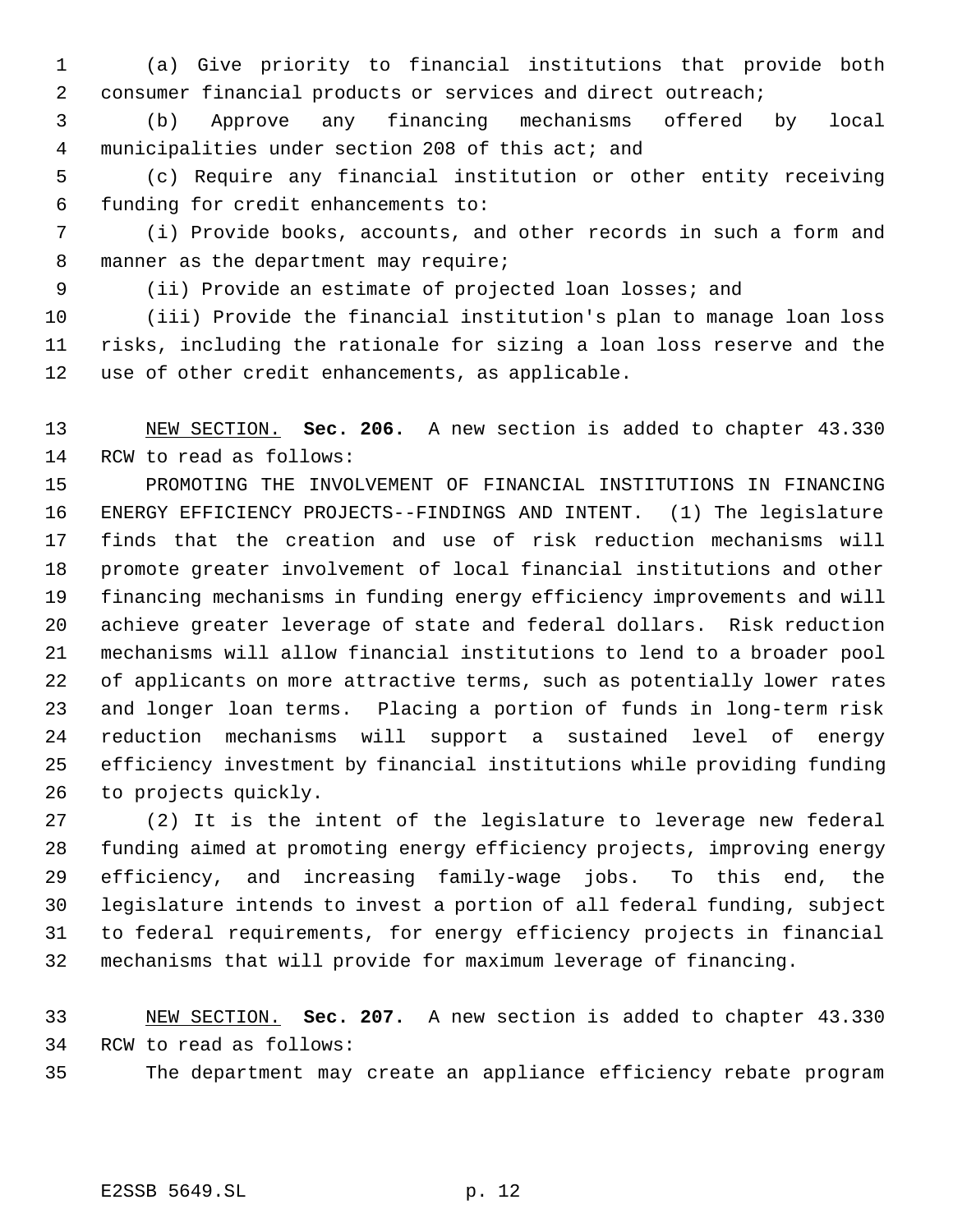with available funds from the energy efficient appliances rebate program authorized under the federal energy policy act of 2005 (P.L. 109-58).

 NEW SECTION. **Sec. 208.** A new section is added to chapter 43.330 RCW to read as follows:

 PROMOTING THE INVOLVEMENT OF FINANCIAL INSTITUTIONS IN FINANCING ENERGY EFFICIENCY PROJECTS. (1) Local municipalities receiving federal stimulus moneys through the federal energy efficiency and conservation block grant program or state energy program are authorized to use those funds, subject to federal requirements, to establish loan loss reserves or toward risk reduction mechanisms, such as loan loss reserves, to leverage financing for energy efficiency projects.

 (2) Interest rate subsidies, financing transaction cost subsidies, capital grants to energy users, and other forms of grants and incentives that support financing energy efficiency projects are authorized uses of federal energy efficiency funding.

 (3) Financing mechanisms offered by local municipalities under this section must conform to all applicable state and federal rules and regulations.

 NEW SECTION. **Sec. 209.** A new section is added to chapter 43.330 RCW to read as follows:

 PROMOTING THE INVOLVEMENT OF STATE-CHARTERED BOND AUTHORITIES IN FINANCING ENERGY EFFICIENCY PROJECTS. (1) The legislature finds that the state bond authorities have capacities that can be applied to financing energy efficiency projects for their respective eligible borrowers: Washington economic development finance authority for industry; Washington state housing finance commission for single-family and multifamily housing, commercial properties, agricultural properties, and nonprofit facilities; Washington higher education facilities authority for private, nonprofit higher education; and Washington health care facilities authority for hospitals and all types of health clinics.

 (2)(a) Subject to federal requirements, the state bond authorities may accept and administer an allocation of the state's share of the federal energy efficiency funding for designing energy efficiency finance loan products and for developing and operating energy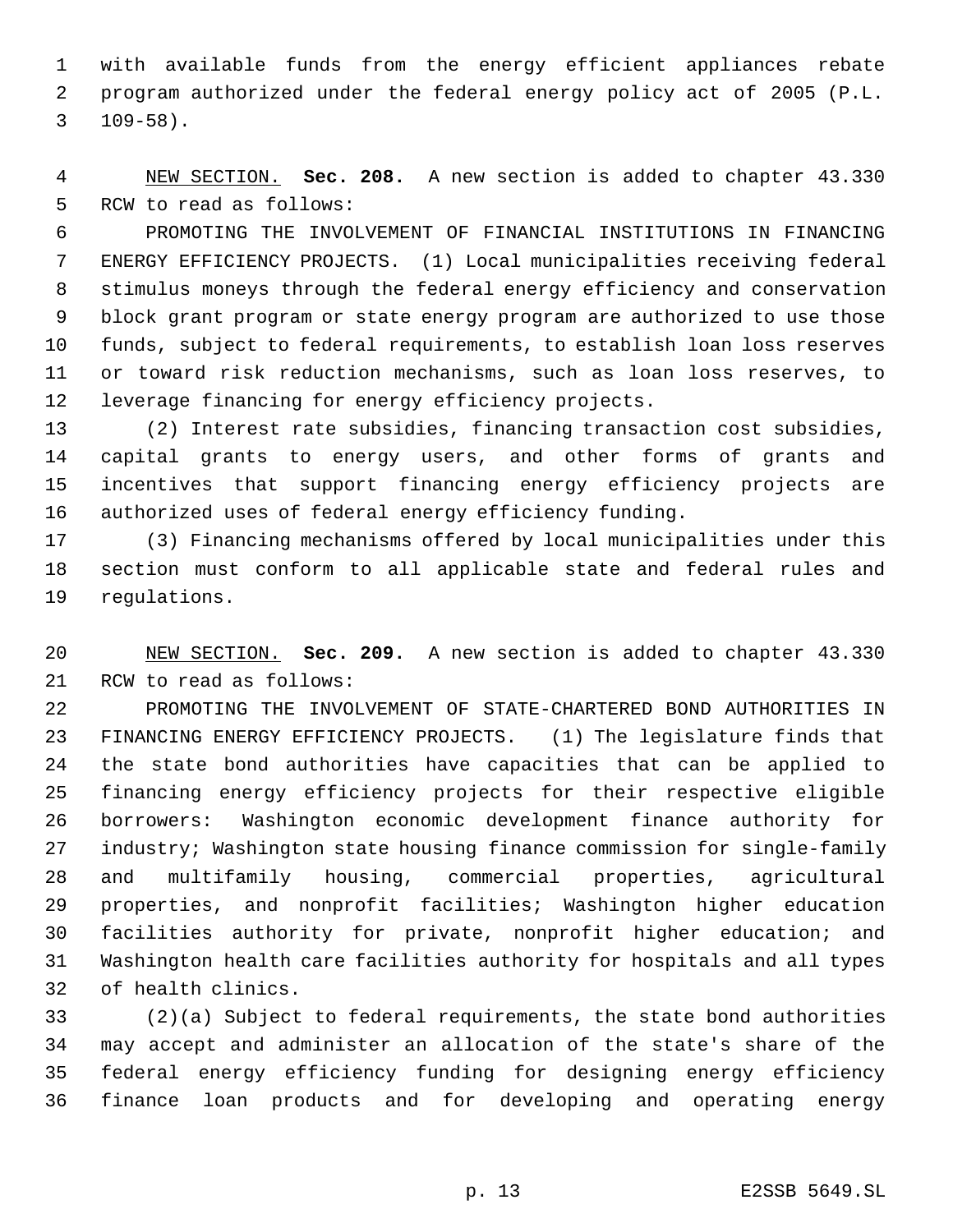efficiency finance programs. The state bond authorities shall coordinate with the department on the design of the bond authorities' program.

 (b) The department may make allocations of the federal funding to the state bond authorities and may direct and administer funding for outreach, marketing, and delivery of energy services to support the programs by the state bond authorities.

 (c) The legislature authorizes a portion of the federal energy efficiency funds to be used by the state bond authorities for credit enhancements and reserves for such programs.

(3) The Washington state housing finance commission may:

 (a) Issue revenue bonds as the term "bond" is defined in RCW 43.180.020 for the purpose of financing loans for energy efficiency and renewable energy improvement projects in accordance with RCW 43.180.150;

 (b) Establish eligibility criteria for financing that will enable it to choose applicants who are likely to repay loans made or acquired by the commission and funded from the proceeds of federal funds or commission bonds; and

 (c) Participate fully in federal and other governmental programs and take such actions as are necessary and consistent with chapter 43.180 RCW to secure to itself and the people of the state the benefits of programs to promote energy efficiency and renewable energy technologies.

# **PART 3**

# **Energy Efficiency in Publicly Funded Housing**

 NEW SECTION. **Sec. 301.** A new section is added to chapter 43.185 RCW to read as follows:

 ENERGY AUDITS AND RETROFITS IN PUBLICLY FUNDED HOUSING. (1) The legislature finds that growing preservation and rehabilitation needs in the housing trust fund property portfolio provide opportunities to advance energy efficiency and weatherization efforts for low-income individuals in Washington state while protecting the state's six hundred million dollars in affordable housing investments. Preservation of existing affordable housing, when done in conjunction with weatherization activities, is a cost-effective, prudent, and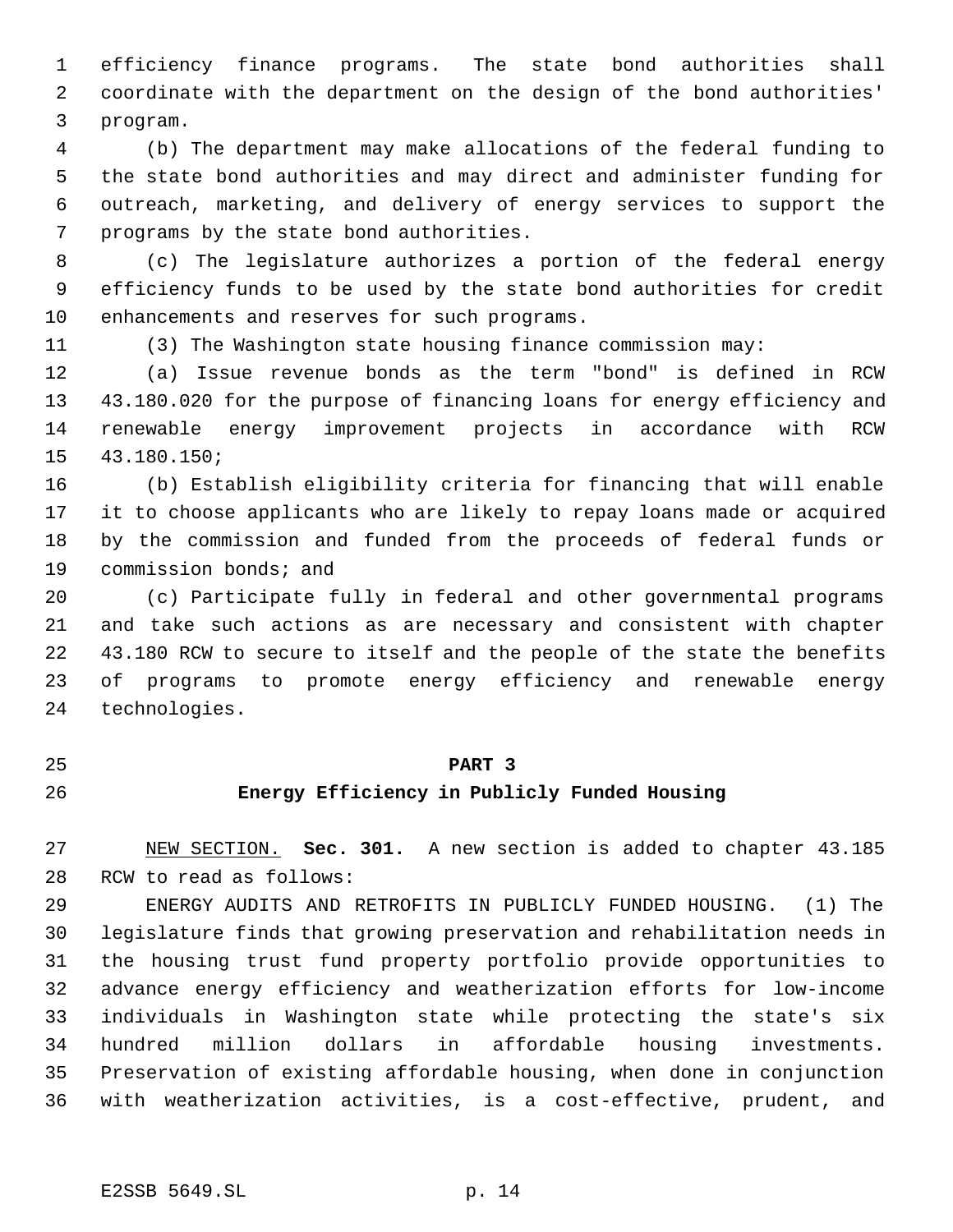environmentally friendly strategy to ensure that low-income housing remains durable, safe, and affordable. Therefore, the legislature intends that where federal funds are available for increasing and improving energy efficiency of low-income housing that these funds must be utilized, subject to federal requirements, for energy audits and implementing energy efficiency measures in the state housing trust fund real estate portfolio.

 (2) The department shall review all housing properties in the housing trust fund real estate portfolio and identify those in need of major renovation or rehabilitation. In its review, the department shall survey property owners for information including, but not limited to, the age of the building and the type of heating, cooling, plumbing, and electrical systems contained in the property. The department shall prioritize all renovation or rehabilitation projects identified in the review by the department's ability to:

 (a) Achieve the greatest possible expected monetary and energy savings by low-income households and other energy consumers over the 18 greatest period of time;

 (b) Promote the greatest possible health and safety improvements for residents of low-income households; and

 (c) Leverage, to the extent feasible, technologically advanced and environmentally friendly sustainable technologies, practices, and designs.

 (3) Subject to the availability of amounts appropriated for this specific purpose, the department shall use the prioritization of potential energy efficiency needs and opportunities in subsection (2) of this section to make offers of energy audit services to project owners and operators. The department shall use all practicable means to achieve the completion of energy audits in at least twenty-five percent of the properties in its portfolio that exceed twenty-five years in age, by June 30, 2011. Where the energy audits identify cost- effective weatherization and other energy efficiency measures, the department shall accord a priority within appropriated funding levels to include funding for energy efficiency improvements when the department allocates funding for renovation or rehabilitation of the property.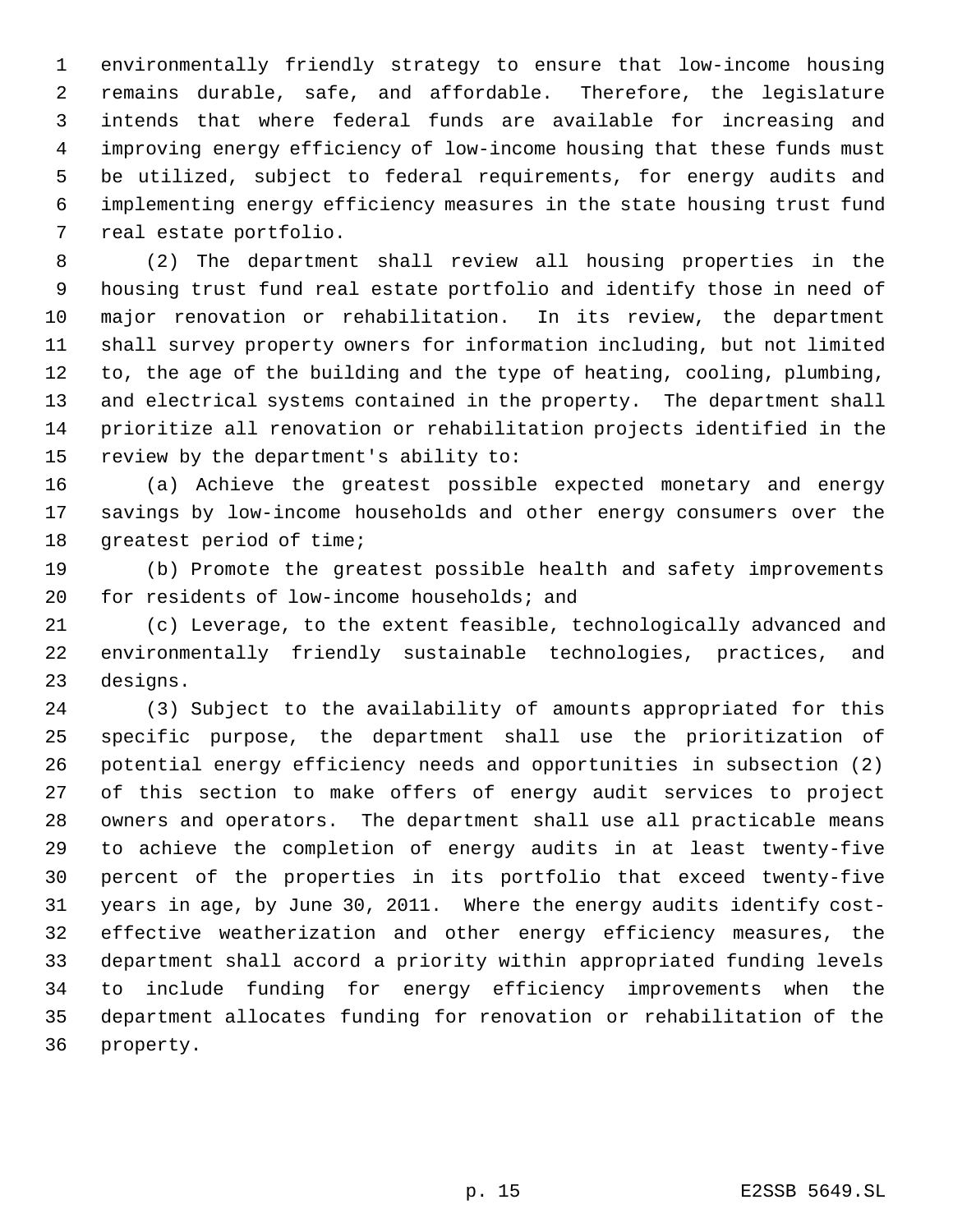1 **PART 4** 2 **Miscellaneous** 3 NEW SECTION. **Sec. 401.** Sections 101 through 103 of this act 4 constitute a new chapter in Title 70 RCW. 5 NEW SECTION. **Sec. 402.** Captions and part headings used in this 6 act are not any part of the law. 7 *\*NEW SECTION. Sec. 403. A new section is added to chapter 43.06* 8 *RCW to read as follows:* 9 *The governor shall designate an existing full-time equivalent* 10 *position within state government as the single point of accountability* 11 *for all energy and climate change initiatives within state agencies.* 12 *All agencies, councils, or work groups with energy or climate* 13 *initiatives must coordinate with the person in this designated* 14 *position. \*Sec. 403 was vetoed. See message at end of chapter.* 15 NEW SECTION. **Sec. 404.** If any provision of this act or its 16 application to any person or circumstance is held invalid, the 17 remainder of the act or the application of the provision to other 18 persons or circumstances is not affected. 19 NEW SECTION. **Sec. 405.** This act is necessary for the immediate 20 preservation of the public peace, health, or safety, or support of the 21 state government and its existing public institutions, and takes effect 22 immediately. Passed by the Senate April 21, 2009. Passed by the House April 16, 2009. Approved by the Governor May 7, 2009, with the exception of certain items that were vetoed. Filed in Office of Secretary of State May 8, 2009. Note: Governor's explanation of partial veto is as follows: "I have approved, except for Section 403, Engrossed Second Substitute Senate Bill 5649 entitled: "AN ACT Relating to achieving greater energy efficiency in buildings." Section 403 of the bill requires the Governor to designate a single point of accountability for all energy and climate change initiatives within state agencies. This language duplicates the requirements contained in Substitute Senate Bill 5921, Section 4(1). I signed